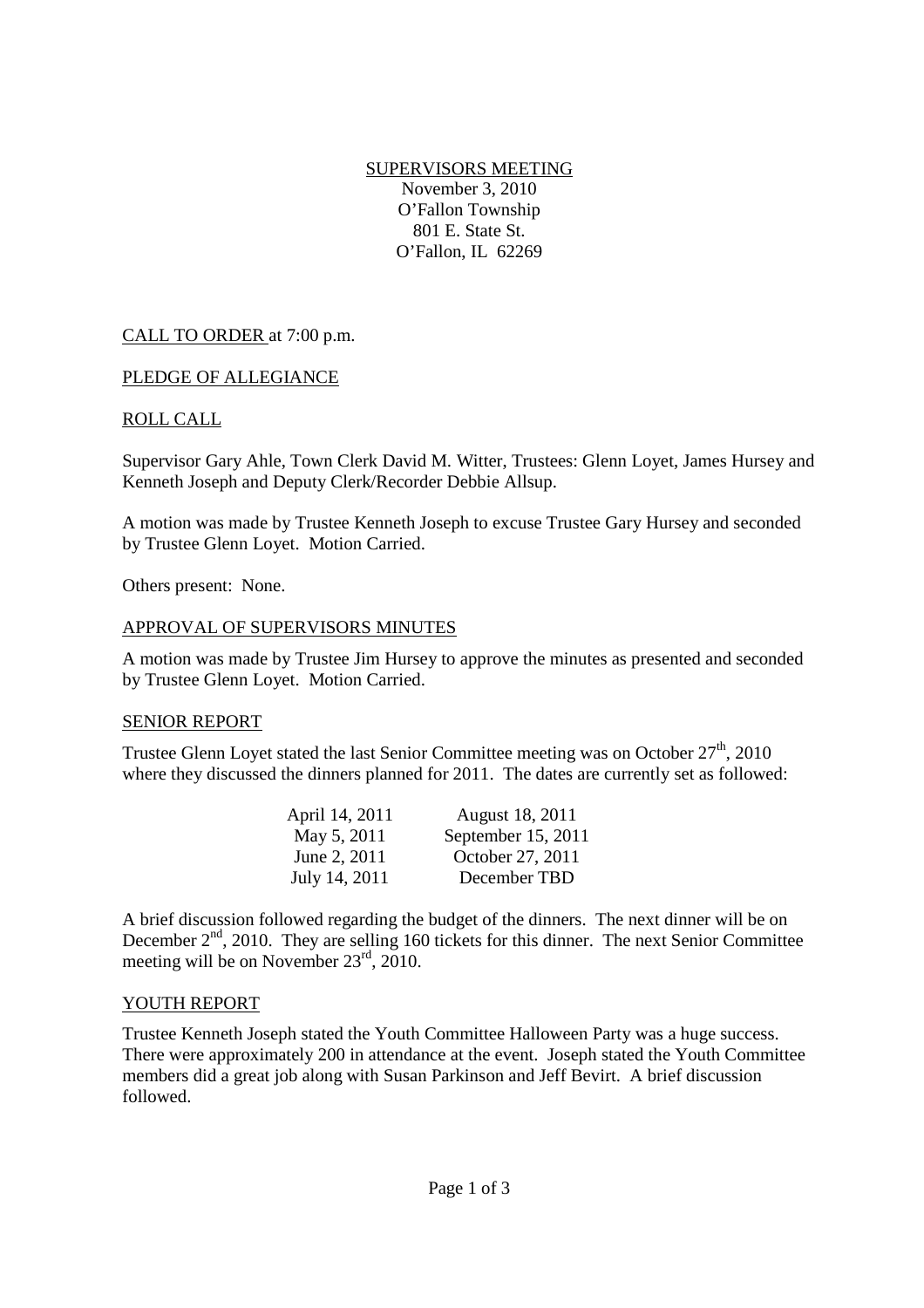Trustee Kenneth Joseph made a motion to approve up to \$500 for the Youth Committee Caroling scheduled for December  $20<sup>th</sup>$ , 2010 and seconded by Supervisor Gary Ahle. Roll Call. Loyet – aye; J. Hursey – aye; Ahle – aye; K. Joseph - aye. Motion carried.

## PLANNING REPORT

No Report.

## AFTER PROM REPORT

Supervisor Ahle stated the Committee needs to contact M.A.D.D. (Mothers Against Drunk Driving) and/or S.A.D.D. (Students Against Drunk Driving) to assist with the event.

## TRUSTEES REPORT

Trustee Kenneth Joseph stated the concrete has been poured for the drains along O'Fallon Troy Road. A brief discussion followed.

## TOWN CLERK REPORT

Town Clerk Dave Witter thanked Deputy Town Clerk Debbie Allsup for filling in at the last meeting.

## SUPERVISORS REPORT

Supervisor Gary Ahle stated the supplies from the November  $2<sup>nd</sup>$ , 2010 election have been returned to the County. To help in the next election, the 90 (ninety) voting booths and handicapped signs for each precinct in O'Fallon Township are being stored in the new Road District garage. This will save time when delivering the supplies for the next election. Supervisor Ahle thanked the Road Crew for their help delivering the supplies. A brief discussion followed.

St. Clair County Township Officials Association will meet on Thursday, November 18<sup>th</sup>, 2010 at 7:00 P.M. at the Freeburg Township Building. Senator David Luechtefeld will be the Guest Speaker for the meeting. Bill Weber will present information on the Fencing Law.

Supervisor Ahle stated the date for the Holiday Open House needs to be decided on. Following a brief discussion the Board decided to hold the event on Tuesday, December  $14<sup>th</sup>$ , 2010. The time is tentatively set for 11:00 A.M. to 3:00 P.M.

A motion was made by Trustee Glenn Loyet to approve up to \$3,000 for the Holiday Open House event and seconded by Trustee Jim Hursey. Roll Call. Loyet – aye; J. Hursey – aye; Ahle – aye; G. Hursey - aye. Motion carried.

#### UNFINISHED BUSINESS

None.